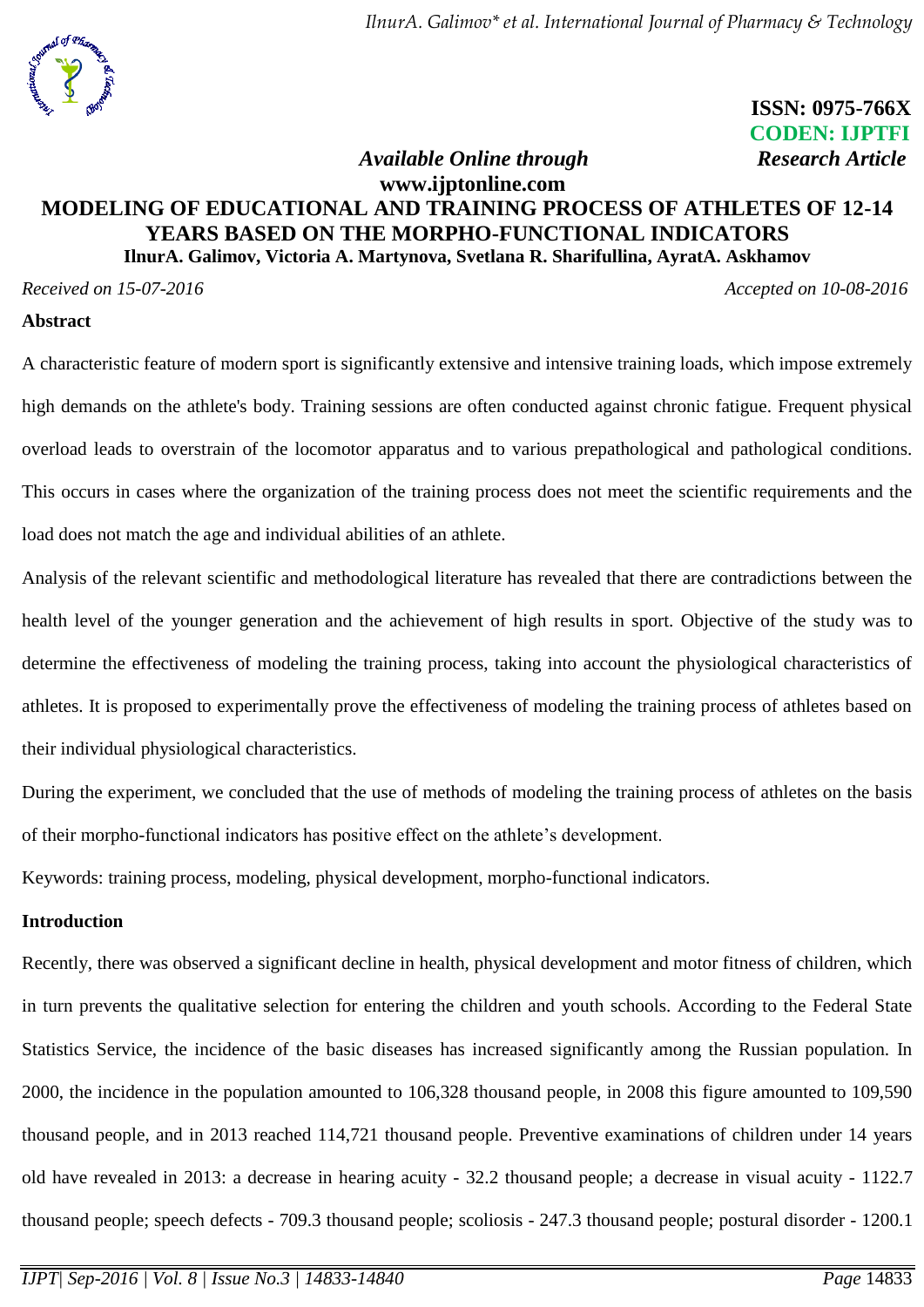*IlnurA. Galimov\* et al. International Journal of Pharmacy & Technology*

thousand children. Training sessions are often conducted against chronic fatigue. Frequent physical overload leads to overstrain of the locomotor apparatus and to various pre-pathological and pathological conditions. This occurs in cases where the organization of the training process does not meet the scientific requirements and the load does not match the age and individual abilities (features) of an athlete [1,2]. Training of athletes is a versatile and complex pedagogical process, which consists of three interrelated components such as teaching, training, and education. The aim of this process is to ensure the development and improvement of knowledge, abilities, motor skills and qualities necessary for mastering the technique of an athletic exercise and achieving results provided for by the plan and program. The management effectiveness of training process is closely associated with the simulation - use of models in order to determine various characteristics of sports training and rationalize the methods of designing its structural parts.

KuramshinIu.F. gave the following definition of sport training: it is an integral part of the athlete's training. It is a pedagogically organized process of athletic improvement, aimed at the development of certain qualities, abilities and the formation of the necessary knowledge, skills and abilities that determine the athlete's readiness to achieve the best results in a certain type of sports activity [3,4].

Athletic improvement in the process of training involves the use of a whole set of training and extra-training factors that ensure directional influence on the development of the athlete and, ultimately, increase its level of performance (fitness), i.e. adaptability of the organism to a specific activity.

According to KuramshinIu.F., the aim of sports training is to achieve the maximum possible for the athlete's level of training based on the specifics of competitive activity and ensuring demonstration of the planned sport results in important competitions [3,4].

KholodovZh.K. wrote that in the course of designing a sports training, the integrity of the training process is ensured on the basis of a specific structure, which is a relatively stable order of combining the components (subsystems, parties and individual units), their regular relation to each other, and the general sequence [5].

Modelling can be carried out in various forms:

- 1. Information descriptive models, representing a verbal description of the original.
- 2. Graphical models representation of the original in the form of graphs, charts, drawings.
- 3. Subject models layouts, chips, etc., representing, for example, the arrangement of players to learn tactical variants.
- 4. Logic models provide a description of the process logic;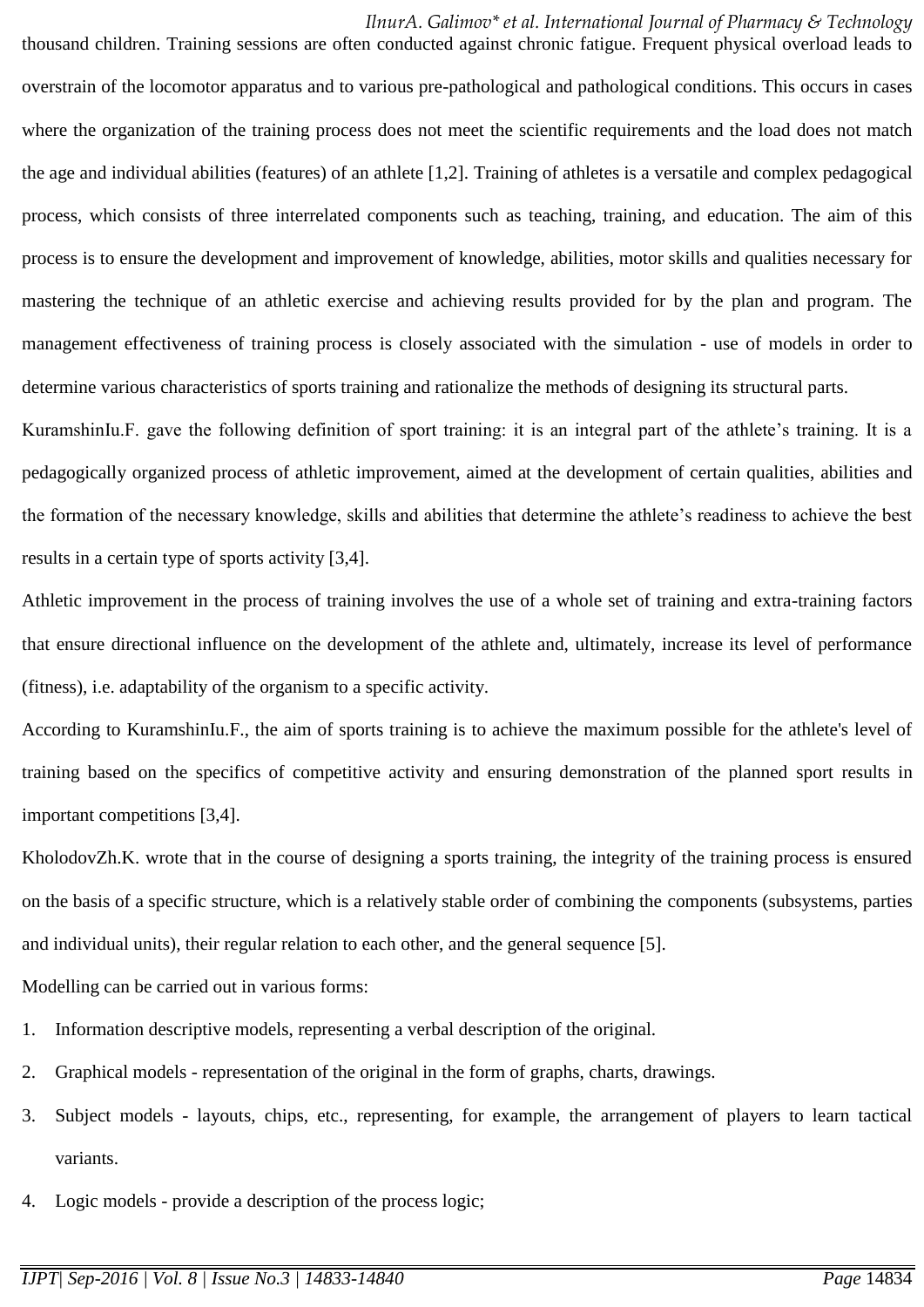- *IlnurA. Galimov\* et al. International Journal of Pharmacy & Technology* 5. Physical models, predetermining the interaction of an athlete in a situation similar with the future competition or his/her confrontation with the original of his/her opponent.
- 6. Mathematical models using the description of the process or object with the help of mathematical formulas, systems of equations and inequalities.
- 7. Cybernetic models the same but with the use of computers, and computer simulation [5].

The models used in practicing both training and competitive activities can be divided into three levels: generalized, group, and individual. However, the modeling process is not applied in practice at the stage of athletic specialization [5]. We should note that physical development plays a major role in the design of the training process.

The term "physical development" usually means a set of functional parameters that determine the reserve of the physical forces of the body. The concept of physical development should be expanded through the evaluation of the growth and development processes of the organism. The main criteria of physical development include: the length of the body; body mass; chest circumference; and vital capacity. However, the assessment of physical development considers not only these somatic values (*soma* - body), but also the results of physiometric measurements (hand grip, back lift) and somatoscopic indicators (the development of the musculoskeletal system, blood filling, sexual development). Therefore, there is no doubt that physical development is one of the development of the individual and is a biological process, determined by both environmental and genetic factors. Each age period has its own specific features that should be primarily considered in the design of the training process [6, 7, 8, 9, 10, 11].

#### **Research organization methods**

To solve the above problems, the following methods were used: analysis of scientific and methodical literature; testing of morpho-functional indicators; and methods of mathematical statistics.

Physical development of the subjects was assessed with the use of anthropometric indices:

Body length - increase in size and weight of the developing organism. This was measured with a wooden stadiometer accurate to 0.5 cm. Body weight. Weighing was performed on the medical weighing machine accurate to 50 g.

Hand grip strength (dynamometry). Used to determine the compressive strength of finger bending muscles of both hands of a person, as well as to diagnose the state and function of the arms. Both the strength and the strength moment is measured in people with the use of a dynamometer.

Vital capacity (spirometry) - the maximum amount of air that lungs can hold after a maximal expiration.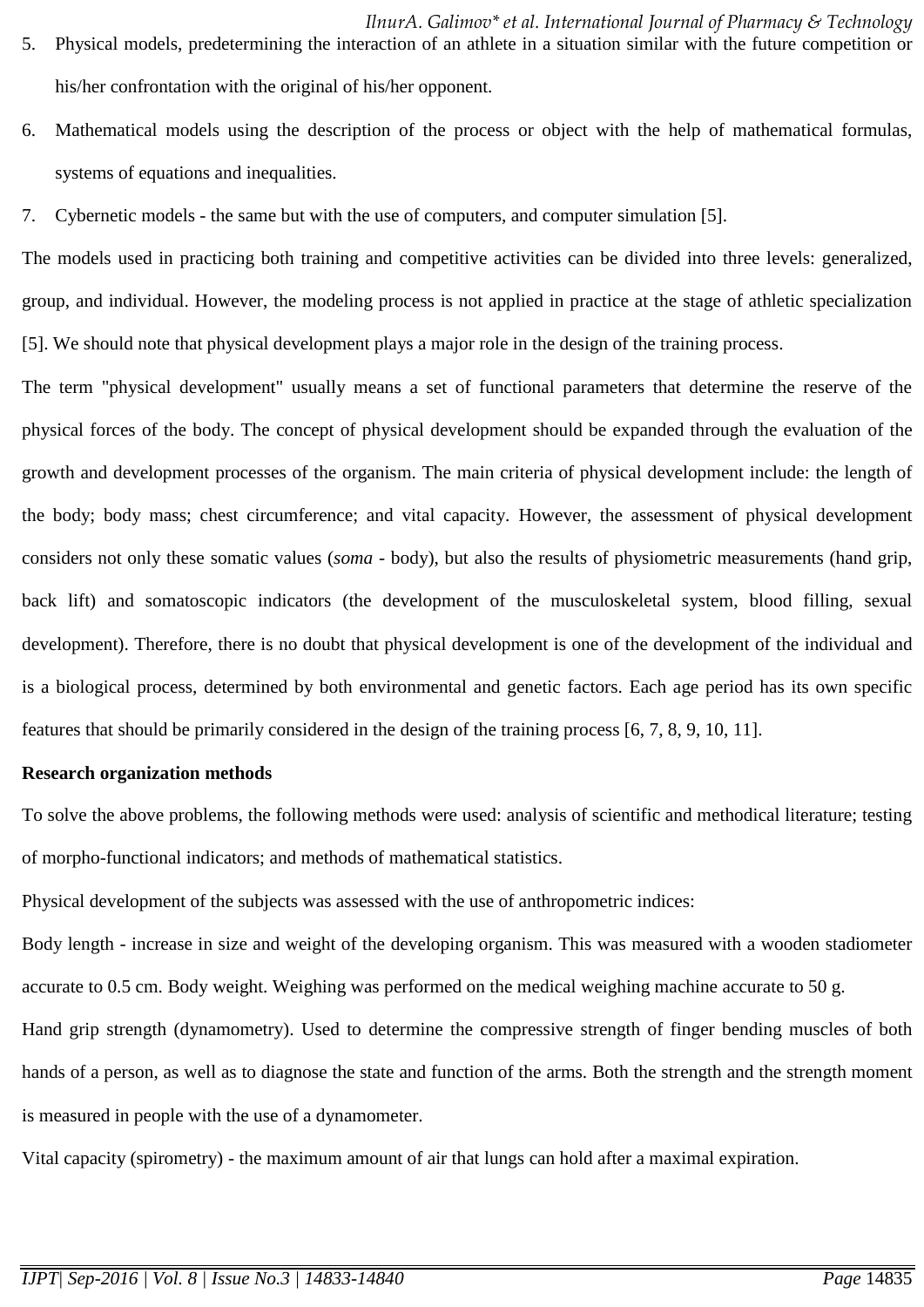## *IlnurA. Galimov\* et al. International Journal of Pharmacy & Technology*

Heart rate - jerky vibrations of the arterial walls associated with heart cycles (the number of heart beats per minute). Heart rate is determined by pulsometry at rest for 1 minute. Hemoglobin is a protein found in red blood cells and carrying oxygen exchange between the lungs and body tissues. This laboratory test involves measurement of the amount of hemoglobin - the protein found in red blood cells that carries oxygen to the tissues and organs, and carbon dioxide - from the tissues and organs to the lungs where it is exhaled [12].

All measurements were performed with the standard tools in compliance with a unified methodology. Mathematical and statistical processing: to restore significant differences between stages, the average value was used. Data processing was carried out with the use of Microsoft Excel environment.

Organization of research - the study was carried out in several stages, and involved teenagers engaged in athletics in the Municipal State Institution for Additional Education of Children, Children and Youth Sports School "IarChally", city of Naberezhnye Chelny. The study involved teenagers (13-16 years old) including 13 boys and 7 girls. It was conducted in November 2013, in April and in November 2014, and in April 2015.

Upon making the training-course schedule, we studied personal performance of athletes: physical development, physical fitness and the results of competitive activity. The training-course schedules were developed for the period of three years, as well as models for each athlete. This athletics program is designed for work with children of 12-13 years old of the educational and training group. Educational and training activity is rated for 46 weeks and 6 weeks in a sport and fitness camp and based on individual plans of students, for the period of their active rest, while the ratio of hours provided for the main preparation activities is correct. Number of hours per week is 12 hours, classes are conducted 6 times a week for 2 hours each [13]. The basis of the study was an experiment that had been conducted throughout a year. Health care professionals were checking a health status of the subjects, since the experiment was performed under the supervision of doctors.

### **Results and Discussion**

One of the indicators of the functional state of the organism is the level of physical performance that varies with age. In addition, physical performance also depends on the level of physical development [14, 15]. Therefore, prior to determining physical performance it is advisable to determine the physical development of the test subjects.

We determined changes in the physical development of our athletes by the following anthropometric parameters: body length and weight. Body length is the main indicator of physical development, which is the basis for an accurate evaluation of body weight. At the first stage we found the body length of the subjects to be  $160.55 \pm 12.84$  cm, at the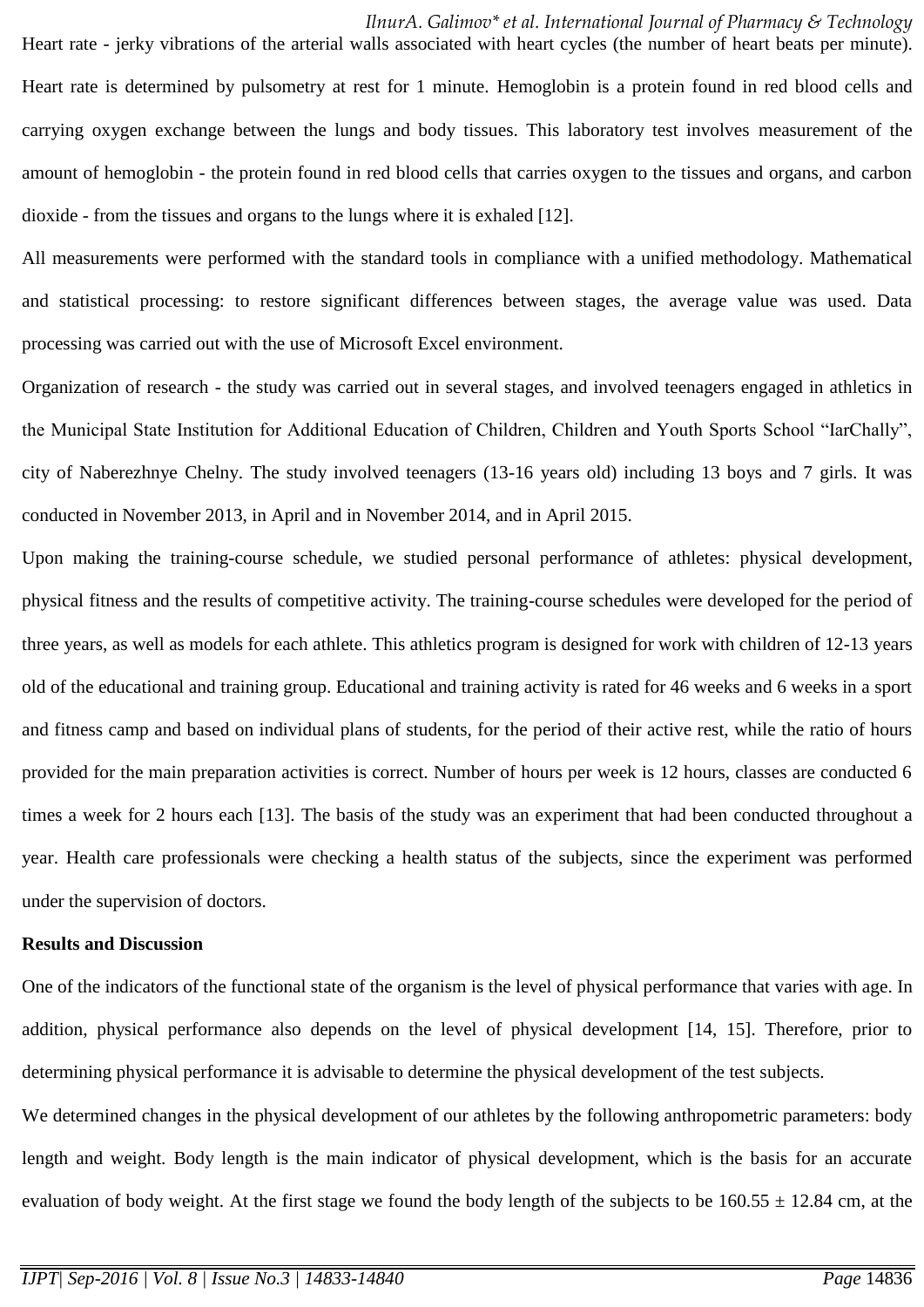*IlnurA. Galimov\* et al. International Journal of Pharmacy & Technology* second stage it was  $163.11 \pm 11.98$  cm, so, an increase over the period was 2.56 cm. At the third stage we recorded  $164.96 \pm 11.58$  cm, at the fourth stage -  $167.7 \pm 10.77$  cm. An increase during the entire experiment was 7.15 cm. Body weight in male athletes at the first stage was  $49.46 \pm 15.69$  kg, at the second stage this indicator was  $50.57 \pm 1.69$ 15.54 kg. An increase over this period was 1.11 kg. At the third stage we obtained the following results -  $52.43 \pm 16.12$ kg, the body weight of adolescents at the fourth stage was  $55.64 \pm 16.6$ kg. An increase during the entire experiment was 6.18 kg.

To prove the relation between body weight and body length we used the Quetelet index (or body mass index). At the first stage the obtained results were  $18.8 \pm 3.48$ , at the second stage -  $18.92 \pm 3.49$ . At the third stage we obtained 19.02  $\pm$  6.39, and at the fourth stage - 19.51  $\pm$  4.30. The results are standard for each age period.

Analysis of the female subjects revealed the following results: at the first stage the body length of the subjects was 159.38±5.09 cm, at the second stage it was 161.8±3.97 cm, so, an increase over the period was 2.41 cm. At the third stage we obtained  $163.12 \pm 3.62$  cm, at the fourth stage -  $164.35 \pm 3.53$  cm. An increase during the entire experiment was 4.97 cm. The results are shown in Figure 3.

Body weight in athletes at the first stage was 47.4±8.67 kg, at the second stage this indicator was 48.90±7.59 kg. An increase over this period was 1.5 kg. At the third stage we obtained the following results -  $49.5 \pm 4.42$  kg, the body weight of teenagers at the fourth stage was  $51.40 \pm 3.24$  kg. An increase during the entire experiment was 4 kg. Data are shown in Figure 4.

When considering the body mass index in girls during the experiment we found that the first stage the obtained results were  $18.8 \pm 3.48$ , at the second stage -  $18.92 \pm 3.49$ . At the third stage we obtained  $19.02 \pm 6.39$ , and at the fourth stage - 19.51  $\pm$  4.30. The results are standard for each age period.

During the experiment, we also studied morpho-functional indicators of the athletes.

Vital capacity (spirometry) is an indicator of the functionality of the respiratory system in athletes. At the first stage, the athletes showed the following results - 2,558.3  $\pm$  771.53 cm<sup>3</sup>, at the second stage this indicator was 2,876.38  $\pm$ 760.93 cm<sup>3</sup>. An increase between the first and second stages was 318.07 cm. At the third stage we obtained 3,014.07  $\pm$ 748.12 cm<sup>3</sup>, at the fourth stage athletes showed  $3,269.61 \pm 872.96$  cm<sup>3</sup>. An increase during the entire experiment was 711.31  $\text{cm}^3$ . Data are shown in Figure 5.

Hemoglobin is a protein found in red blood cells and carrying oxygen exchange between the lungs and body tissues. The higher its blood level, the more oxygen our body receives and the better operates. At the first stage of our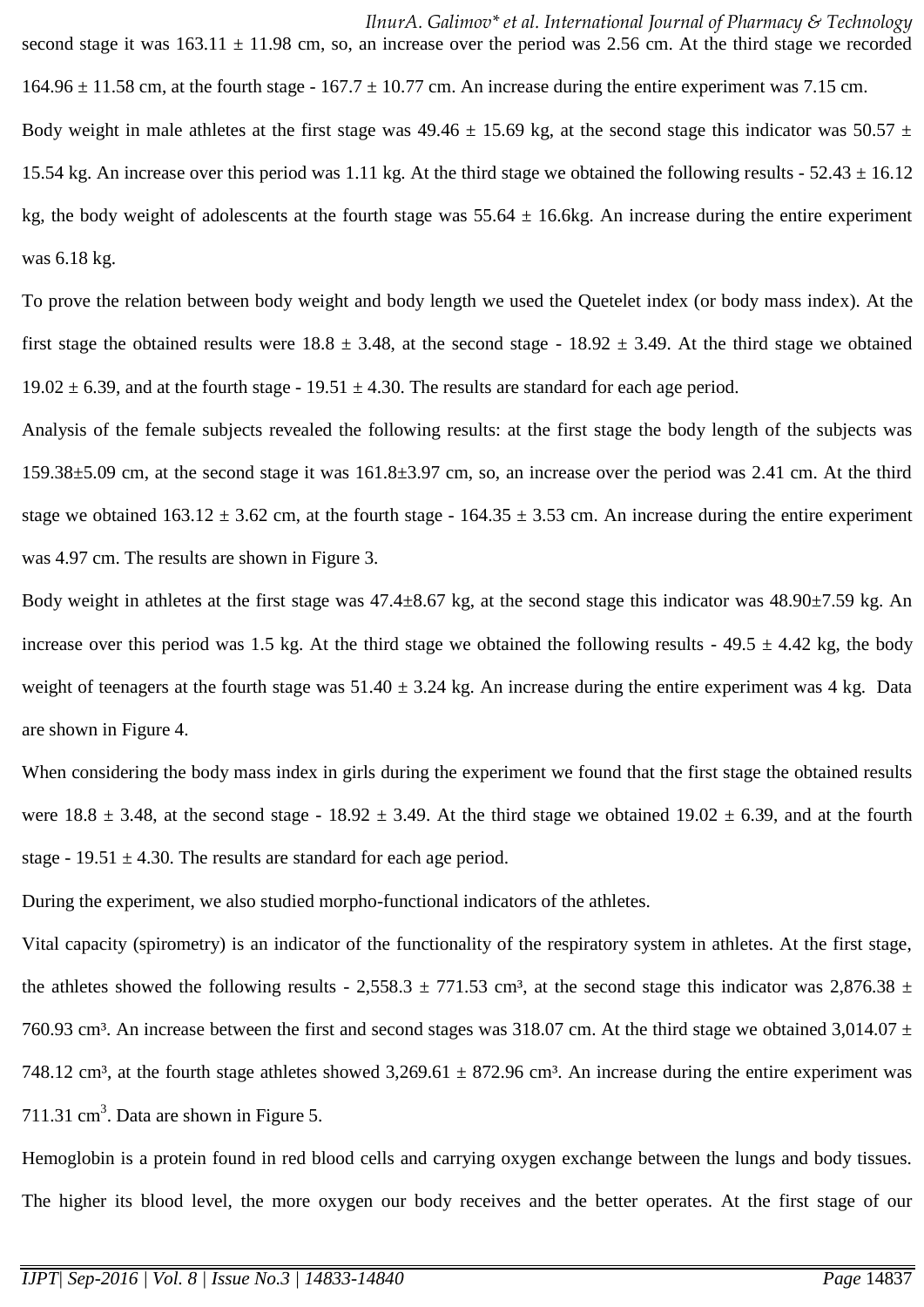*IlnurA. Galimov\* et al. International Journal of Pharmacy & Technology*

experiment, the athletes showed the following results - 137.84  $\pm$  10.27 g/l, at the second stage - 139.76  $\pm$  10.98 g/l. An increase between the first and second stages was 1.92 g/l. At the third stage we obtained 153.46±15.49 g/l, at the fourth stage - 152.69±9.23 g/l. An increase during the entire experiment was 14.85 g/l. The results of right hand grip strength of the athletes at the first stage were 32.30±8.93 kg, at the second stage - 28.46±9.08 kg. An increase between the first and second stages was -3.84 kg. At the third stage, the athletes showed 30±8.90 kg, and at the fourth stage -  $33.61\pm8.46$  kg. An increase during the entire experiment was 1.31 kg.

The results of left hand grip strength of the athletes at the first stage were 29.38±7.76 kg, at the second stage -25.38±9.35 kg. An increase between the first and second stages was -4 kg. At the third stage we obtained 28.30±8.75 kg, at the fourth stage -  $31.07\pm8.36$  cm. An increase during the entire experiment was 1.69 kg.

Heart rate at rest at the first stage was  $74.30\pm7.15$  bpm, at the second stage -  $70.07\pm6.17$  bpm, an increase between these stages was 4.23 bpm. At the third stage we obtained  $75.83\pm8.14$  bpm, at the fourth stage -  $74\pm6.63$  bpm. An increase during the entire experiment was 0.30 bpm. Data are shown in Figure 8.

At the first stage, vital capacity of the female athletes was  $2,471\pm274.74$  cm<sup>3</sup>, at the second stage this indicator was 2582.57±583.5 cm³. An increase between the first and second stages was 111.57 cm. At the third stage we obtained  $2,803.42\pm326.19$  cm<sup>3</sup>, at the fourth stage athletes showed  $2,945.71\pm447.11$  cm<sup>3</sup>. An increase during the entire experiment was  $474.71 \text{ cm}^3$ . Data are shown in Figure 9.

The results of right hand grip strength of the athletes at the first stage were  $32.30\pm8.93$  kg, at the second stage -28.46±9.08 kg. An increase between the first and second stages was -3.84 kg. At the third stage, the athletes showed  $30\pm8.90$  kg, and at the fourth stage -  $33.61\pm8.46$  kg. An increase during the entire experiment was 1.31 kg.

The results of left hand grip strength of the athletes at the first stage were 29.38 $\pm$ 7.76 kg, at the second stage -25.38±9.35 kg. An increase between the first and second stages was -4 kg. At the third stage we obtained 28.30±8.75 kg, at the fourth stage - 31.07±8.36 cm. An increase during the entire experiment was 1.69 kg.

Heart rate at rest at the first stage was  $76.28 \pm 11.33$  bpm, at the second stage -  $67.71 \pm 5.7$  bpm, an increase between these stages was 8.57 bpm. At the third stage we obtained  $78\pm9.34$  bpm, at the fourth stage -  $73.71\pm4.53$  bpm. An increase during the entire experiment was 2.57 bpm.

#### **Summary:**

Based on the analysis of scientific literature, we found that a great importance in studying the age characteristics is given to morpho-functional and anthropometric indicators, as their values determine physical development and health.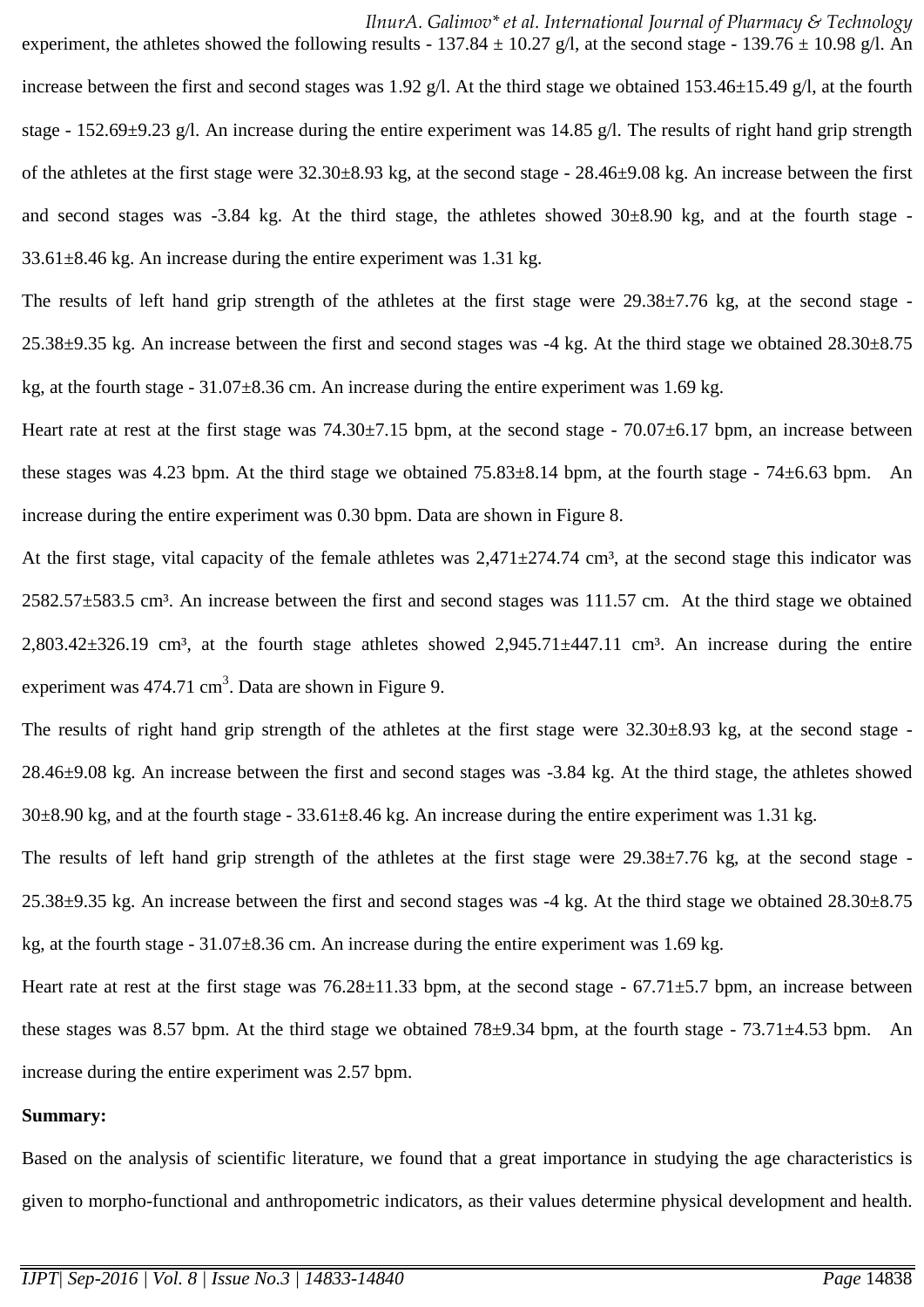*IlnurA. Galimov\* et al. International Journal of Pharmacy & Technology* This age is characterized by a rapid growth of the body, all organs and tissues. Stormy growth rate is due to the influence of sex hormones and thyroid hormone. In adolescence, the individual features of the body proportions and the visual appearance of the person are formed.

During training, the athletes show positive dynamics in the development and operation of basic vital organs and systems: blood viscosity decreases, the level of hemoglobin increases, heart rate decreases, breathing becomes slower and deeper, and cardiac activity becomes more economical.

Achieving high results requires development and simulation of training process of athletes, identification of an optimal training program, subject to the level of fitness, age, sports qualification, training experience, table of events, and features of a certain kind of sport.

**Conclusion:** Analyzing the scientific and methodological literature on the topic of our research, we have developed and tested a model of training process for athletes based on individual level of physical development of each athlete. Our study involved teenagers of 13-16 years old engaged in athletics in Children and Youth Sports School "IarChally", city of NaberezhnyeChelny.

Based on the analysis of this group of teenagers, and subject to the specific changes in physical parameters, we modeled the program for more effective management and development of the physical qualities of athletes. Modeling is based on anthropometric data, morpho-functional indicators, level of physical fitness, and the performance in athletic activities.

We approbated these models within the framework of the pedagogical experiment. To study the effect of this technology on the dynamics of physical development in athletes, we have defined the initial level of physical development in athletes, and further analyzed the dynamics at the end of the experiment. At the end of modeling the training sessions, by the end of the study, the experimental group showed significant changes in their physical development and physical fitness. Positive dynamics is also observed in the performance of sports categories. An increase in all indicators for the period of study indicates the positive influence of modeling the training process on the result and confirms the hypothesis of our study. We concluded that the use of methods of modeling the training process of athletes has positive effect on the athlete's development, which in turn helps in achieving athletic results.

## **Acknowledgements**

The work is performed according to the Russian Government Program of Competitive Growth of Kazan Federal University.